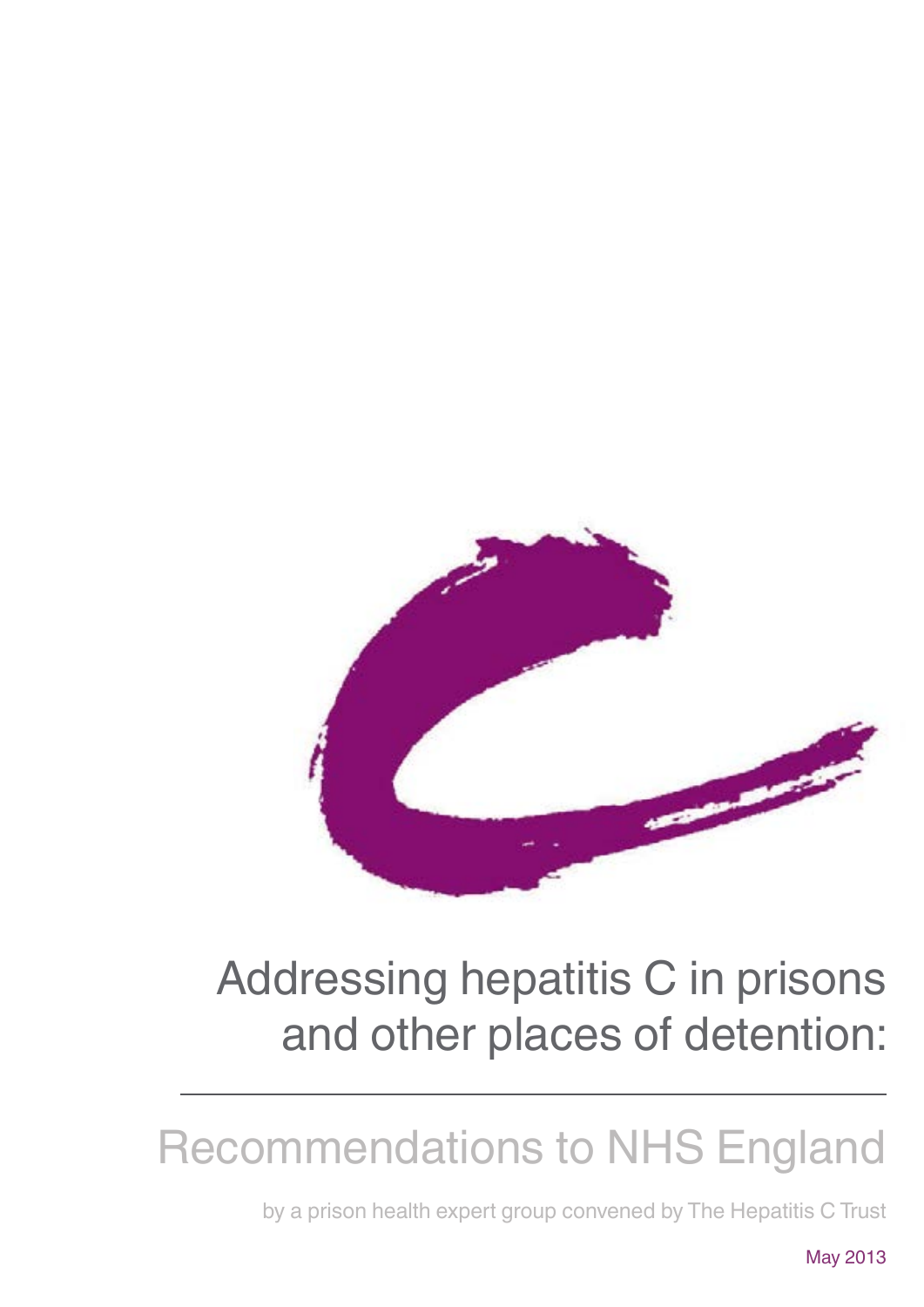## **Contents**

- **1. Introduction**
- **2. Background**
- **2.1 Roles and responsibilities of NHS England**
- **2.2 NHS and PHE resources for offender health**
- **2.3 Hepatitis C**
- **2.4 Hepatitis C and the prison population**
- **2.5 Seizing the opportunity**
- **3. Recommendations: prisons**
- **3.1 Staffing and service structure**
- **3.2 Pathway**
- **3.3 Training**
- **3.4 Awareness**
- **3.5 Testing**
- **3.6 Treatment**
- **3.7 Peer-to-peer support**
- **3.8 Continuity of care**
- **3.9 Measuring outcomes and improvement**
- **4. Recommendations: other detention settings**
- **5. Annex**
- **5.1 List of participants**
- **5.2 Prison Health Performance Quality Indicator 2012 – Hepatitis C**
- **6. References**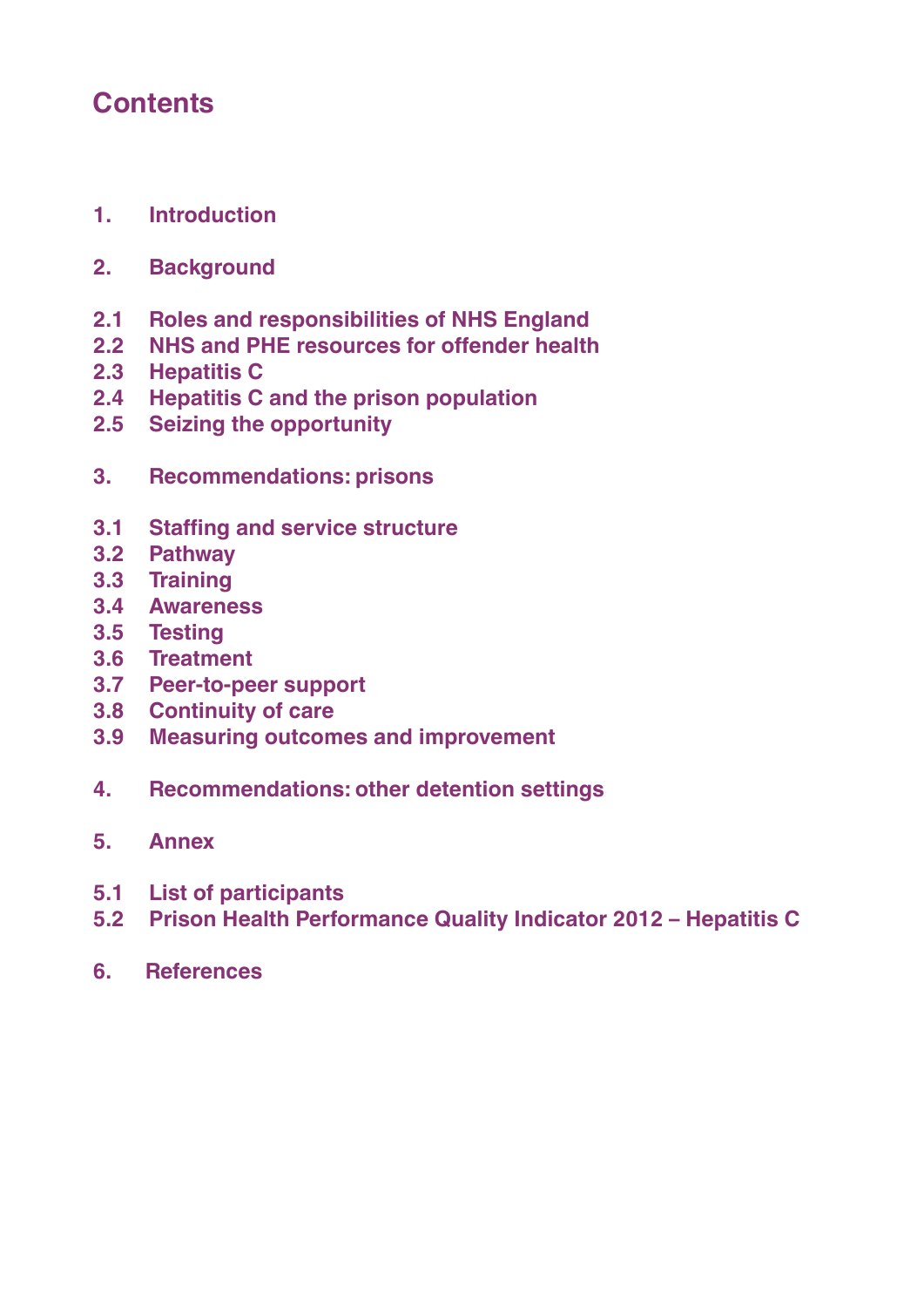## **1. Introduction**

On April 1st 2013, NHS England (NHSE) gained responsibility for commissioning healthcare in all detention settings. Public Health England (PHE) has dedicated resources to support work on public health issues in prisons and other places of detention in partnership with NHSE and partners within the Criminal Justice System (CJS).

This provides a unique opportunity to make progress in addressing an important public health issue: hepatitis C virus (HCV) infection, which is highly prevalent in the prison and other detained populationsi .

The benefits achieved through better prevention, diagnosis and treatment of HCV in prison and detention populations extend beyond institutional walls and represent a potential health gain for the whole community as well as savings to the NHS.

In February, The Hepatitis C Trust convened an expert group of doctors, nurses, consultants, commissioners and public health specialists to develop recommendations for how hepatitis C healthcare in prisons could be improved through the new commissioning arrangements.

This paper summarises the recommendations from this meeting in order to:

- advise NHSE on providing a nationally commissioned, locally implemented, clinically effective, and high quality hepatitis C healthcare service appropriate for, and adapted to the specific needs of prisons and other places of detention in England.
- ensure appropriate levels of testing and treatment in prisons and other places of detention necessary to reduce the mortality from hepatitis C, and therefore liver disease generally.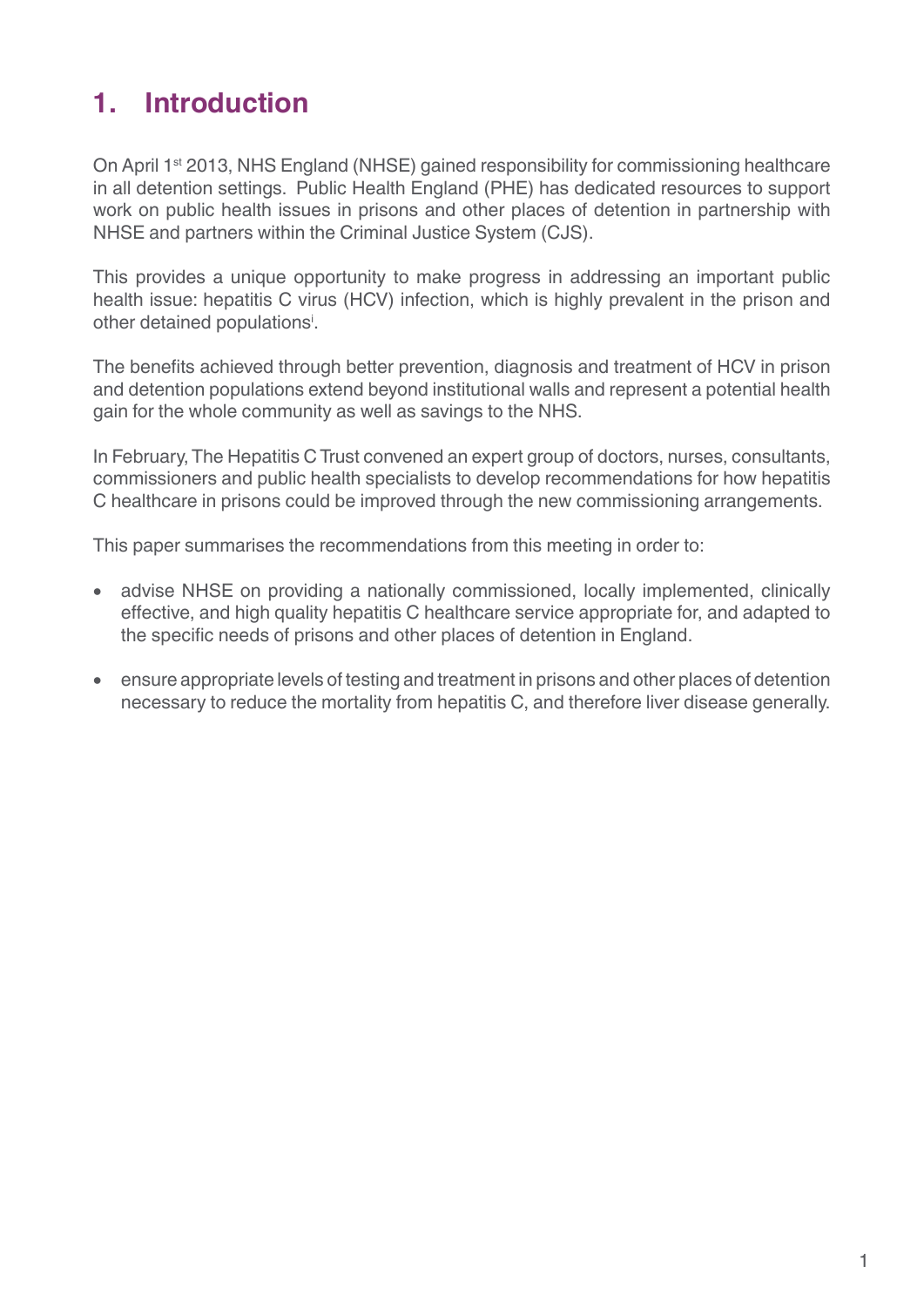## **2. Background**

#### **2.1 Roles and responsibilities of NHS England**

Following the re-organisation of the NHS and the abolition of Primary Care Trusts and Strategic Health Authorities, from April 1<sup>st</sup> 2013, most clinical services in primary and secondary care will be commissioned at local level by Clinical Commissioning Groups (CCGs). However, Section 15 of the Health and Social Care Act 2012gives the Secretary of State for Health (SoS) the power to require NHSE to commission certain services instead of CCGs. These include 'services or facilities for persons who are detained in a prison or other accommodation of a prescribed description'".

NHSE will be responsible for ensuring that services are commissioned to consistently high standards of quality across the country, promote the NHS Constitution and deliver the requirements of the Secretary of State's Mandate and the Section 7a agreement with NHSE.

The scope of 'places of detention' includes prisons (public and 'contracted out' estate), Immigration Removal Centres (IRCs), the Young People's Secure Estate (including Secure Training Centres & Secure Children's Homes), Police Custody Suites and Courts.

#### **2.2 NHS and PHE resources for offender health**

NHSE is structured with 4 regions and 27 Area Teams (ATs). Nine ATs and a regional team for London have been designated to build the expert capacity necessary to undertake NHSE's commissioning role, including commissioning of preventive and public health services as set out in the Section 7a agreement with SoS, in respect of persons detained in prison, or in other secure accommodation<sup>ii</sup>. The ATs and London regional team will work with the NHSE national team.

Public Health England also has a dedicated resource to support work on understanding and managing the health needs of people in contact with the criminal justice system. The national team, the Health and Justice Team, sits within the Health and Wellbeing Directorate of PHE. Ten Health and Justice Public Health Specialists are to be based in Public Health England Centres (PHECs), working in the Operations Directorate, and covering the same geographical area as the ten NHSE AT Offender Health 'leads'.

These resources within both NHSE and PHE at national and local level allow for effective horizontal and vertical integration within organisations and between organisations.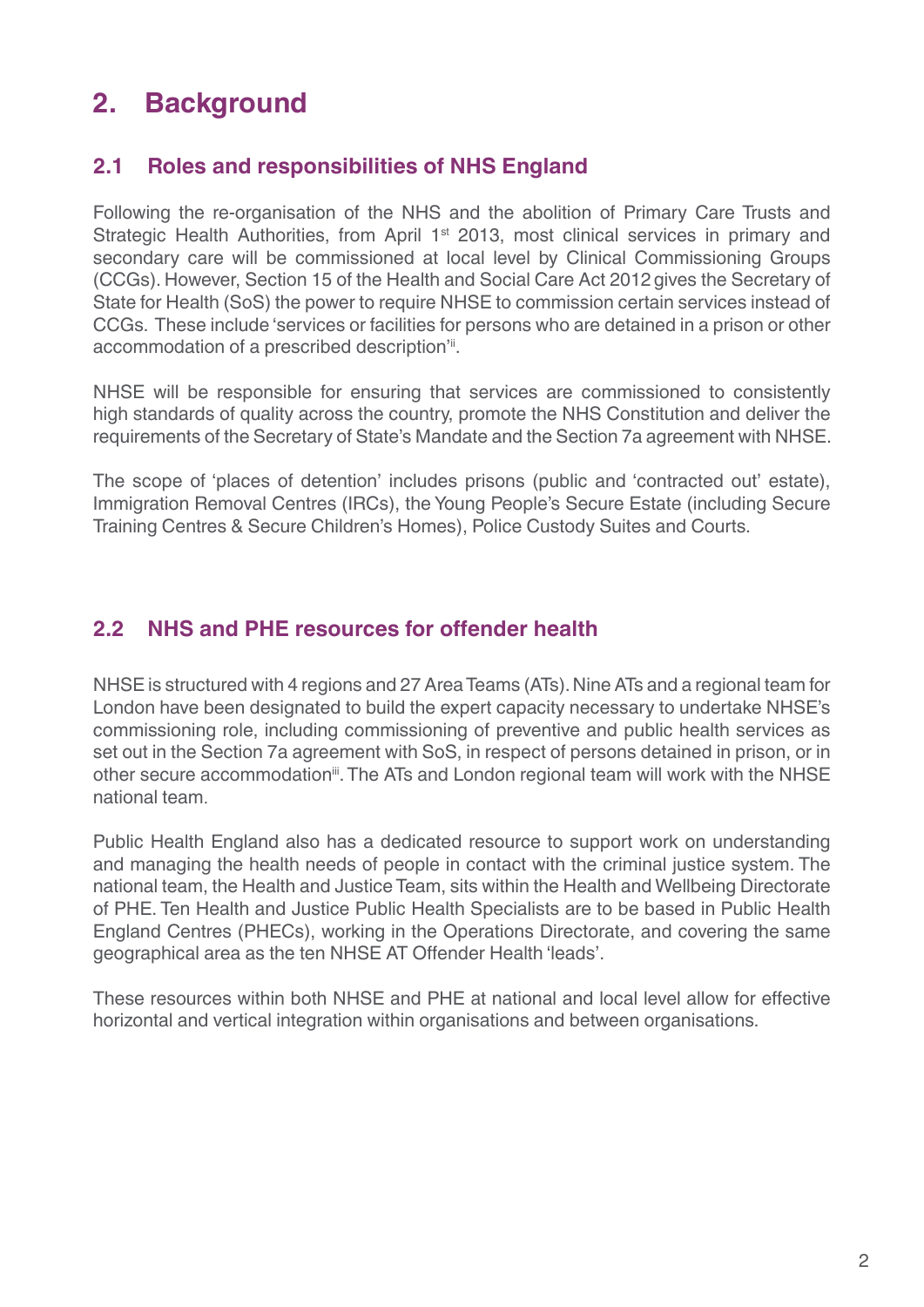#### **2.3 Hepatitis C**

Liver disease is the only major cause of mortality and morbidity which is rising in England, whilst decreasing in Europe<sup>iv</sup>. There was a 25% increase in liver disease deaths between 2001 and 2009v .

The most recent national estimates suggest that around 216,000 individuals are chronically infected with the hepatitis C virus (HCV) in the UK, but only approximately 3% are treated each year<sup>vi</sup>. By the year 2020, over 15,000 people in England are expected to be living with cirrhosis or liver cancer caused by hepatitis C, unless they are diagnosed and treated. The most seriously affected will require liver transplants<sup>vii</sup>. Direct healthcare costs of hepatitis C are currently in excess of £0.5bn per annum and rising by 10% per year. Both hospital admissions and deaths from HCV-related end stage liver disease (ESLD) and hepatocellular carcinoma (HCC) are continuing to rise in the UK. Hepatitis C is the only cause of liver disease amendable to interventionviii. It is also preventable**ix.**

#### **2.4 Hepatitis C and the prison population**

The last comprehensive survey of hepatitis C prevalence in prisoners in England was undertaken in 1997. The then Public Health Laboratory Service (PHLS) undertook an unlinked, anonymous survey of the prevalence of blood borne viruses among prisoners in England in 1997–98. This indicated that 9% of adult men, 11% of women and 0.6% of male young offenders had evidence of previous exposure to hepatitis C<sup>x</sup>. A study last year in Scotland showed the overall prevalence of hepatitis C antibodies among prisoners to be 19%xi.

Injecting drug use is the primary risk factor for infection in the UK (over 90% of new infections are acquired through intravenous drug use, where risk factors are known)<sup>xii</sup>. Research from the Ministry of Justice on a sample of newly sentenced adult prisoners from 49 prisons in England and Wales found that 68% had used an illicit drug in the past year and 40% had injected a drug during the four-week period prior to custody<sup>xiii</sup>. Close to 50% of people who inject drugs and 30% of former injecting drug users in England are believed to have hepatitis C<sup>xiv, xv</sup>. Hepatitis C is therefore a significant issue within English prisons. Potential transmission routes for hepatitis C include sharing needles, sharing tattooing equipment, sharing toothbrushes and sharing hair clippers, all of which may occur more frequently in the prison setting.

Prison provides an ideal opportunity to identify, test and treat high-risk 'hard-to-reach' groups and reduce the prevalence of hepatitis C both in prisons and in the wider community. For a critical percentage of inmates, prison provides the *only* opportunity to safely treat the patient because of close supervision and other optimal factors such as nutrition and reduced exposed to alcohol or other non-prescribed drugs. This strategy will avoid downstream costs to the NHS from untreated hepatitis C, including the management of cirrhosis and liver cancer.

To date, efforts to diagnose and treat hepatitis C patients within prisons have varied widely. In July 2012<sup>xvi</sup>, a survey of hepatitis C services in prisons in England was published by the Health Protection Agency's Prison Infection Prevention team<sup>xvii</sup> (HPA PIP team) in partnership with the Offender Health Division<sup>xviii</sup> and the Liver Disease Strategy team in the Department of Health (DH). This revealed variation in the structure, accessibility and quality of hepatitis C services delivered in prisons across England.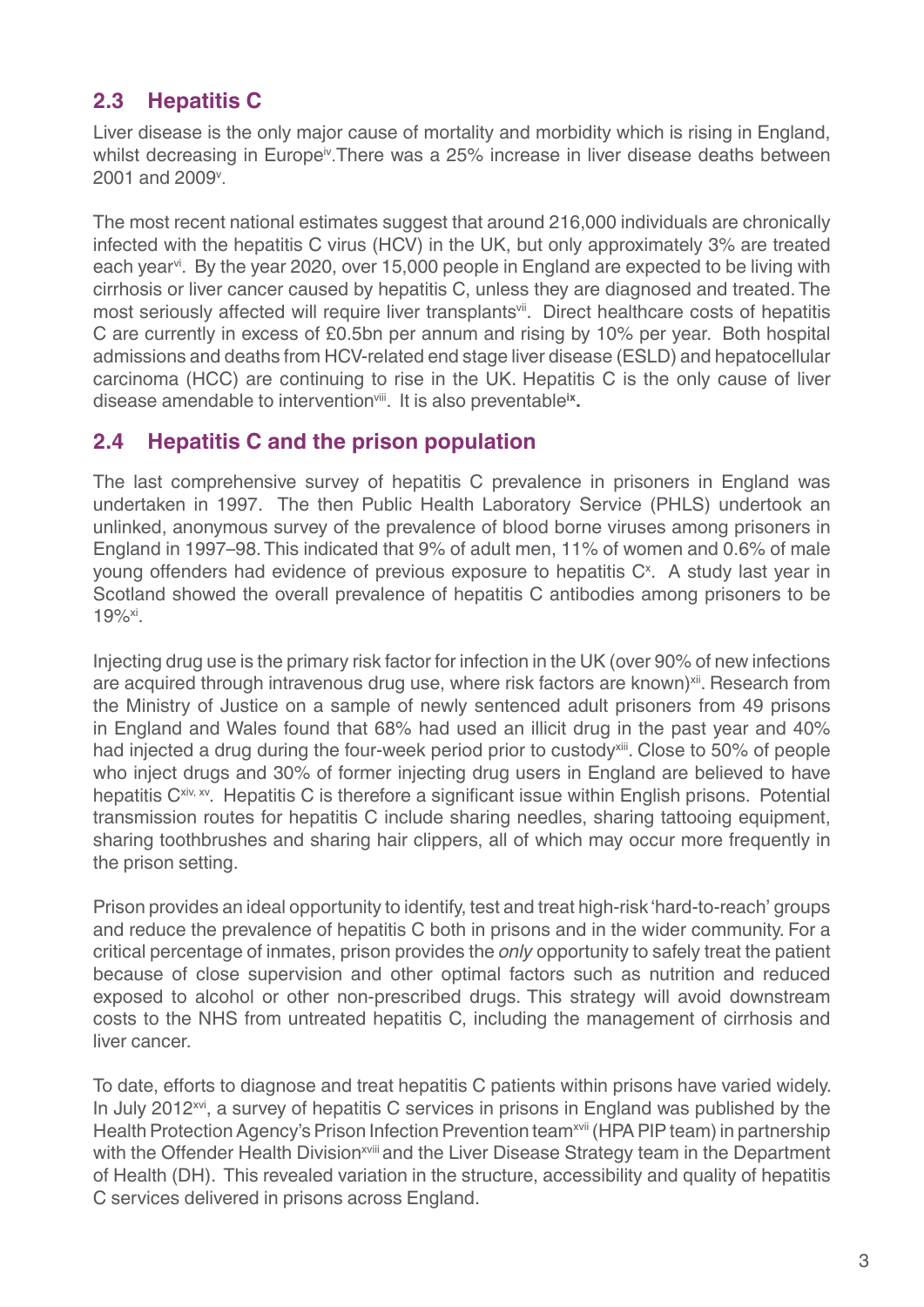#### **2.5 Seizing the Opportunity**

To make the most of the upcoming opportunity of the National Commissioning Board commissioning healthcare in detention settings, in February 2013 The Hepatitis C Trust convened a meeting of expert healthcare professionals who work in prisons and on prison health policy to develop the key components of a service specification for hepatitis C in prisons, to inform NHSE (See **Annex 1: List of participants**). This builds on the NICE guidance, 'Hepatitis B and C: ways to promote and offer testing to people at risk of infection'  $(2012)$ <sup>xix</sup> and other relevant quidance and advice.

#### **Box 1 - National Evidence, guidance and outcomes frameworks**

- NICE TA106 Peginterferon alfa and ribavirin for the treatment of mild chronic hepatitis C
- NICE TA200 Peginterferon alfa and ribavirin for the treatment of chronic hepatitis C
- NICE TA252 Hepatitis C (genotype 1) telaprevir (2012)
- NICE TA253 Hepatitis C (genotype 1) boceprevir (2012)
- NICE PH43 Hepatitis B and C: ways to promote and offer testing to people at increased risk of infection (2012)
- NHS Outcomes Framework 2012-13:
	- o Domain one Preventing People from Dying Prematurely xx
		- s1a Potential Years of Life Lost (PYLL) from causes considered amenable to health care
		- $*1b$ .i and 1b.ii Life Expectancy at 75, males and females
		- $*1.3$  Under 75 mortality rate from liver disease
		- s1.4.i-vi Cancer survival
		- s1.5 Excess under 75 mortality rate in adults with serious mental illness
- Public Health Outcomes Framework 2012-2013
	- o Domain 4 Healthcare, public health, and preventing people from dying prematurely xxi
	- o 4.6 Mortality from liver disease
- Hepatitis C Strategy for England, Department of Health, August 2002
- Hepatitis C Action Plan for England, Department of Health, 2004
- Guidance for the prevention, testing, treatment & management of hepatitis C in primary care, RCGP, 2007
- National survey of hepatitis C services in prisons in England, HPA, July 2012
- Prison Health Performance and Quality Indicators: Guidance Notes, Department of Health, 2012
- An audit of hepatitis C services in a representative sample of English prisons, PHE, to be published May 2013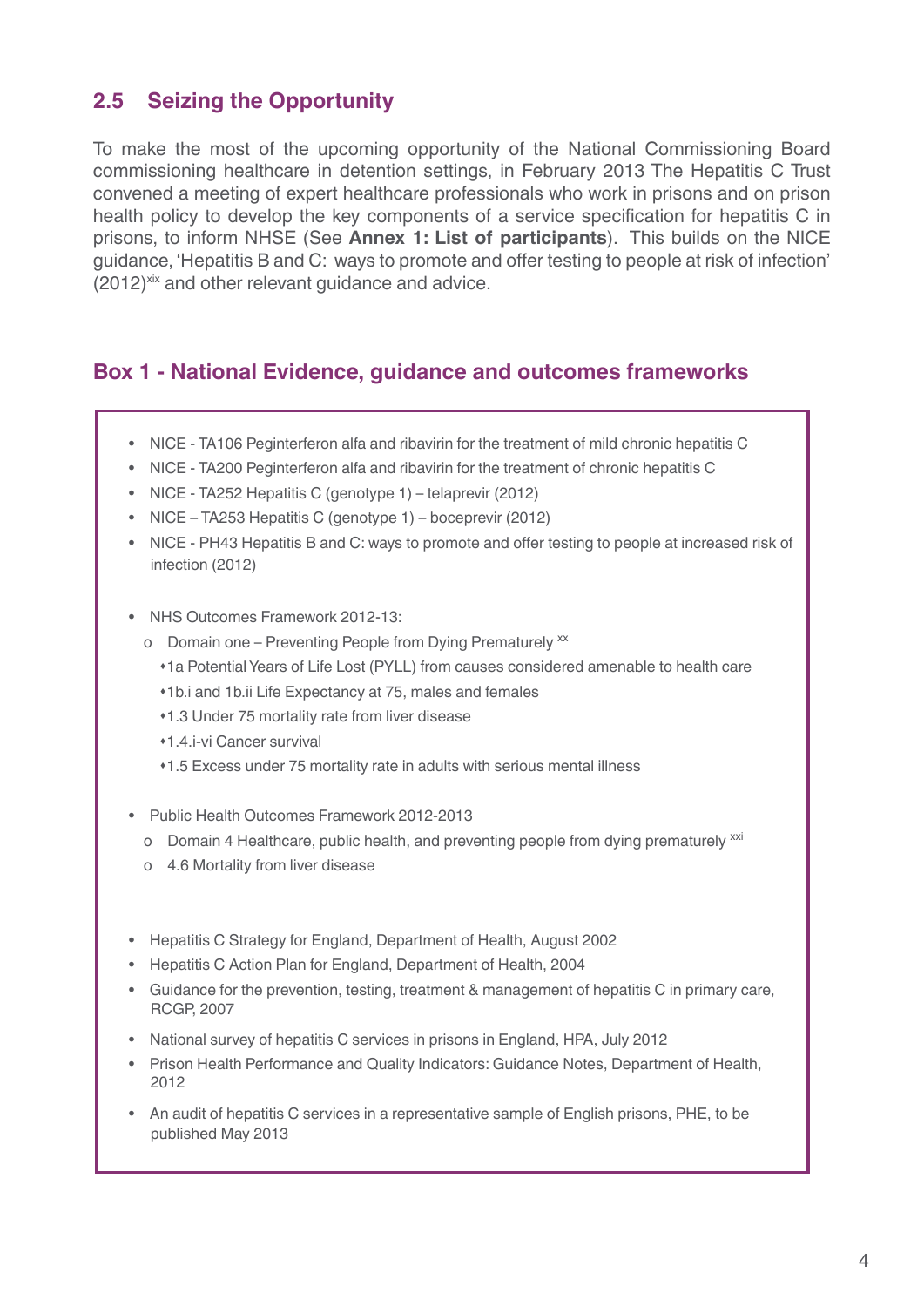## **3. Recommendations: prisons**

Participants in the roundtable concluded that a cultural shift is required in prisons to destigmatise the condition and normalise testing. Training and education for all prison staff at every level, including healthcare and discipline, will be central to achieving this culture shift. The recommendations in this document will help to translate this culture shift into tangible • outcomes of increased numbers of patients, diagnosed, educated about, treated and cured of the virus and help reduce the national burden of liver disease as required by the NHS Outcomes Framework.

#### **3.1 Staffing and service structure**

- There should be a multi-disciplinary prison steering group to oversee the delivery of hepatitis C services and a suitably qualified clinical lead for HCV (or BBVs). •
- The clinical lead for HCV (or BBVs) should provide clinical leadership around hepatitis C and other BBV testing and treatment, primary prevention including hepatitis B vaccination, and develop a care pathway for hepatitis B and C patients, including those co-infected with HIVxxii.Leadership is crucial and the steering group needs to meet regularly to also examine the quality of services provided, particularly training of healthcare staff. •
- All prisons must have access to a suitably qualified viral hepatitis nurse working as part of a wider multi-disciplinary team (MDT). This nurse may be prison, community or hospital based. NHSE could consider options for joint commissioning with local CCGs of community viral hepatitis nurse-led services to include primary care BBV services, GUM, drug/rehab services, prisons and other places of detention, secondary care and community based services. •
- All prisoners with hepatitis C should have their care and treatment discussed by a MDT familiar with aspects of healthcare provision specific to the prison environment. •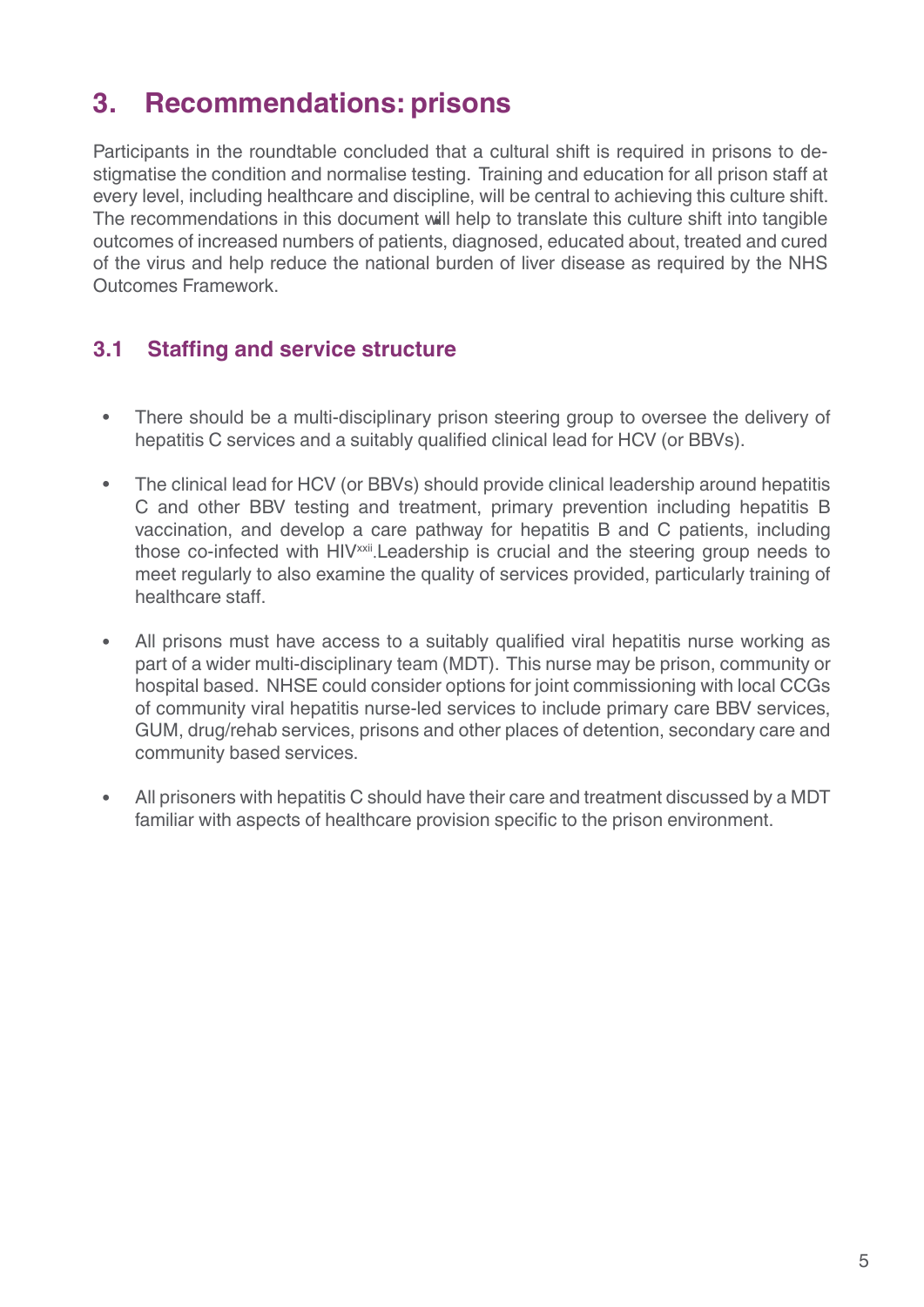#### **3.2 Pathway**

- All prisons should have a hepatitis C policy in place which covers the areas detailed in the PHPQI 2012 quidance (See Annex 2)<sup>xxiii</sup>.  $\bullet$
- PHE should work closely with NHSE and other key stakeholders to co-produce a high level service specification in relation to hepatitis C testing, treatment, care and health promotion in prison. •
- Every prison must have a written hepatitis C pathway in place which describes the service from awareness raising and prevention through to testing, treatment and general management of the disease<sup>xxiv</sup>. Access to the HCV service by the inmate must be straightforward and discrete. •
- Closer co-ordination and partnership between the multiple agencies carrying out BBV testing (healthcare staff, GUM services, IDTS, and others involved such as CARAT teams) may improve effectiveness and generate efficiencies. •
- Assuming such care pathways are in place, hepatitis C testing should be offered in all prisons and should be available at any stage during the prisoner's stay, not just at reception or immediately afterwards. •
- Laboratories should automatically undertake PCR testing of all positive hepatitis C antibody tests. •
- The hepatitis C pathway must include links to community services and must specify how prisoners with a positive hepatitis C diagnosis or who are on hepatitis C treatment will be linked up with community services on release<sup>xxv</sup>. •

### **3.3 Training**

- In depth training on hepatitis B and C should be mandatory for prison GPs, nursing and other healthcare staff and IDTS staff, including staff who offer and carry out hepatitis C tests and deliver results, for example the RCGP Certificate, Hepatitis B&C Detection Diagnosis and Management (the first part of which is free, online and takes around 2 hours).  $\bullet$
- PHE should work in partnership with NHSE to address the training needs of prison staff with regards to hepatitis C. •
- All prison staff, including discipline staff, should be given training on hepatitis C, such as the RCGP e-module. •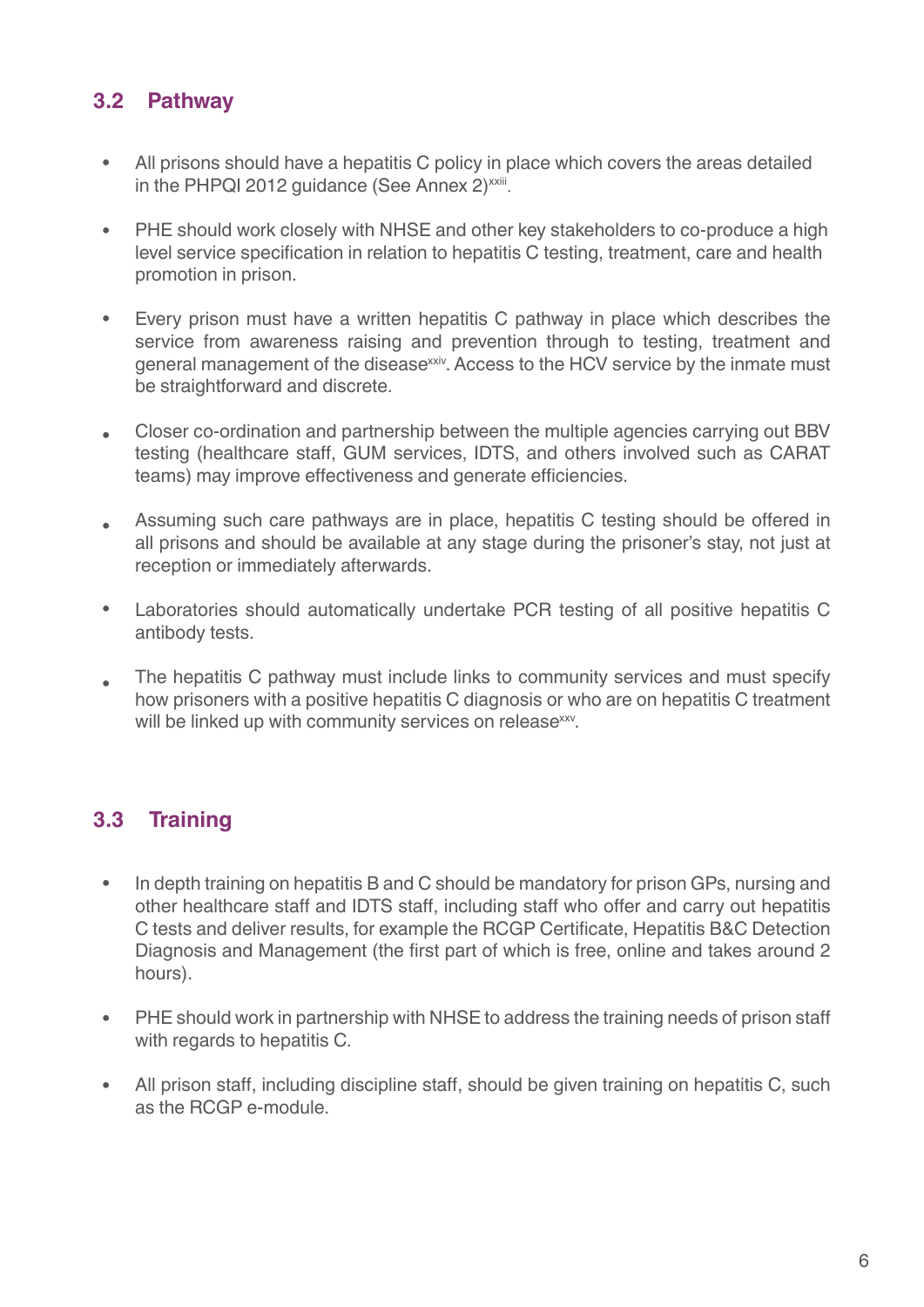#### **3.4 Awareness**

- Appropriate hepatitis C awareness and information materials in all relevant languages must be made available in all prisons. •
- Use of multi-media information resources should be encouraged to allow complex information to be provided in a way which is accessible and comprehensible even to people who do not speak or read English as a first language. For example, the animated DVD resource developed by the Department of Health on use of disinfectant tablets. •

### **3.5 Testing**

- In line with NICE guidance to increase the number of people at increased risk of hepatitis C infection being tested<sup>xxvi</sup>, active case finding for hepatitis C should be encouraged in prisons.
- Opt-out hepatitis C testing should be offered to all prisoners at second reception by appropriately trained staff. However, this should not be the only time or place an offer of testing is made. Inmates must be reassured that testing is available "without prejudice".
- Testing should be a 'continuous offer' and should be re-offered at all available opportunities, for example at hepatitis B vaccination appointments, treatment review and CARAT courses by all appropriate staff (for instance IDTS staff).
- Staff offering testing must be given specific training in how to offer tests appropriately and how to deliver results, both positive and negative and on pre- and post-test discussions.
- Venous blood testing should be offered and, following NICE guidance, prison services should have access to dried blood spot HCV testing for people for whom venous access is difficult<sup>xxvii</sup>.
- Samples should be of sufficient quantity that they can be immediately PCR tested following a positive antibody test. No prisoner should receive a positive antibody result without having a PCR result at the same time.
- Ideally, the same person who gave the hepatitis C test should deliver the result. However, there should be no undue delay in providing results to patients. For example, if a clinician is on annual leave then their workload should be covered by a locum or other colleagues, including providing results.
- Prisoners who are tested for hepatitis C should receive their results when they are available, regardless of whether they have been released or transferred.
- Results from the test should be shared with the patient's community GP where consent has been given<sup>xxviii</sup>, including enabling patient's to do so themselves by providing them with written information resources if they so request.
- The use of the same READ code for hepatitis C should be promoted across the prison health system to ensure all cases of hepatitis C can be collated together for reporting purposes.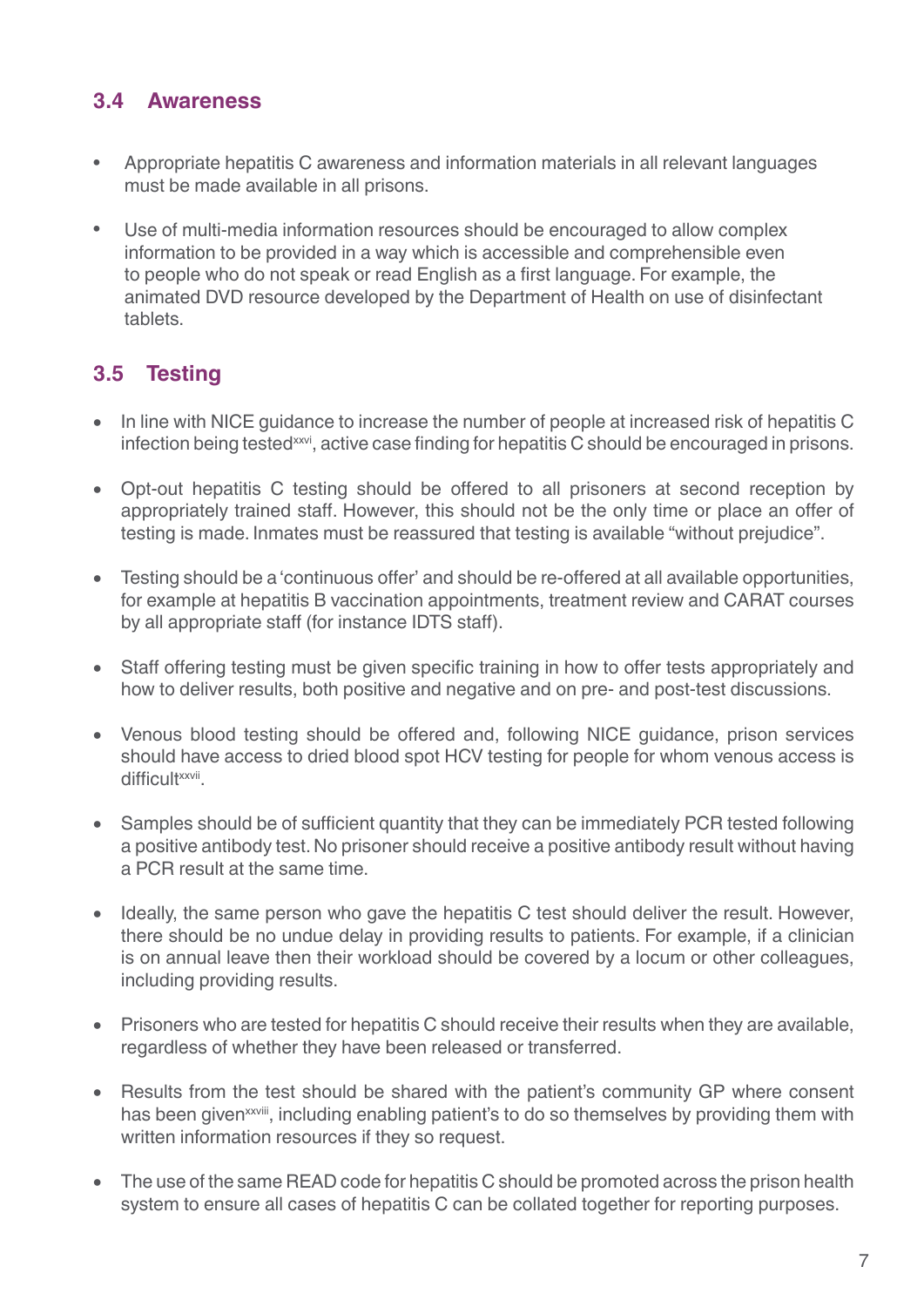#### **3.6 Treatment**

- Treatment options should be considered and discussed with patients and all patients should be given the option of any treatment recommended by NICE. Careful consideration should be given to the length of sentence before initiating treatment to ensure the best chance of adherence and completion.
- Prisons should ensure that, where possible, prisoners are put on medical hold whilst receiving treatment for hepatitis C.
- In-reach or GP-led treatment should be the model of prison treatment delivered in prison, in accordance with NICE quidancexxix.
- Access to The Hepatitis C Trust helpline or an analogous level of support (for example, from appropriately trained healthcare staff) must be made available to all prisoners undergoing hepatitis C treatment.
- Appropriate clinical governance must be in place for prisoners on treatment including consultant-led MDT.
- The care pathway must include access to mental health services, dermatology services and other relevant support services where necessary, as occurs in non-prison based HCV services.

#### **3.7 Peer-to-peer support**

• Support for the development of hepatitis C or wider healthcare peer-to-peer mentoring schemes should be provided in all prisons.

#### **3.8 Continuity of care**

- Once a prisoner has begun hepatitis C treatment, medical hold should be considered, to ensure continuity of care, in line with NICE quidance<sup>xxx</sup>.
- Hepatitis C should be specifically flagged clearly on patients' notes on SystemOne or other electronic patient record systems, or written notes, when they move or leave to ensure it is picked up by future medical staff.
- Prisoners should always be offered paper copies of their notes. The option of storing notes electronically for patients to access should be explored by the NHS Commissioning Board.
- The hepatitis C lead in the prison is responsible for ensuring that every effort is made to enable the hepatitis C patient to be *successfully* referred for continuous care in the community and between prisons.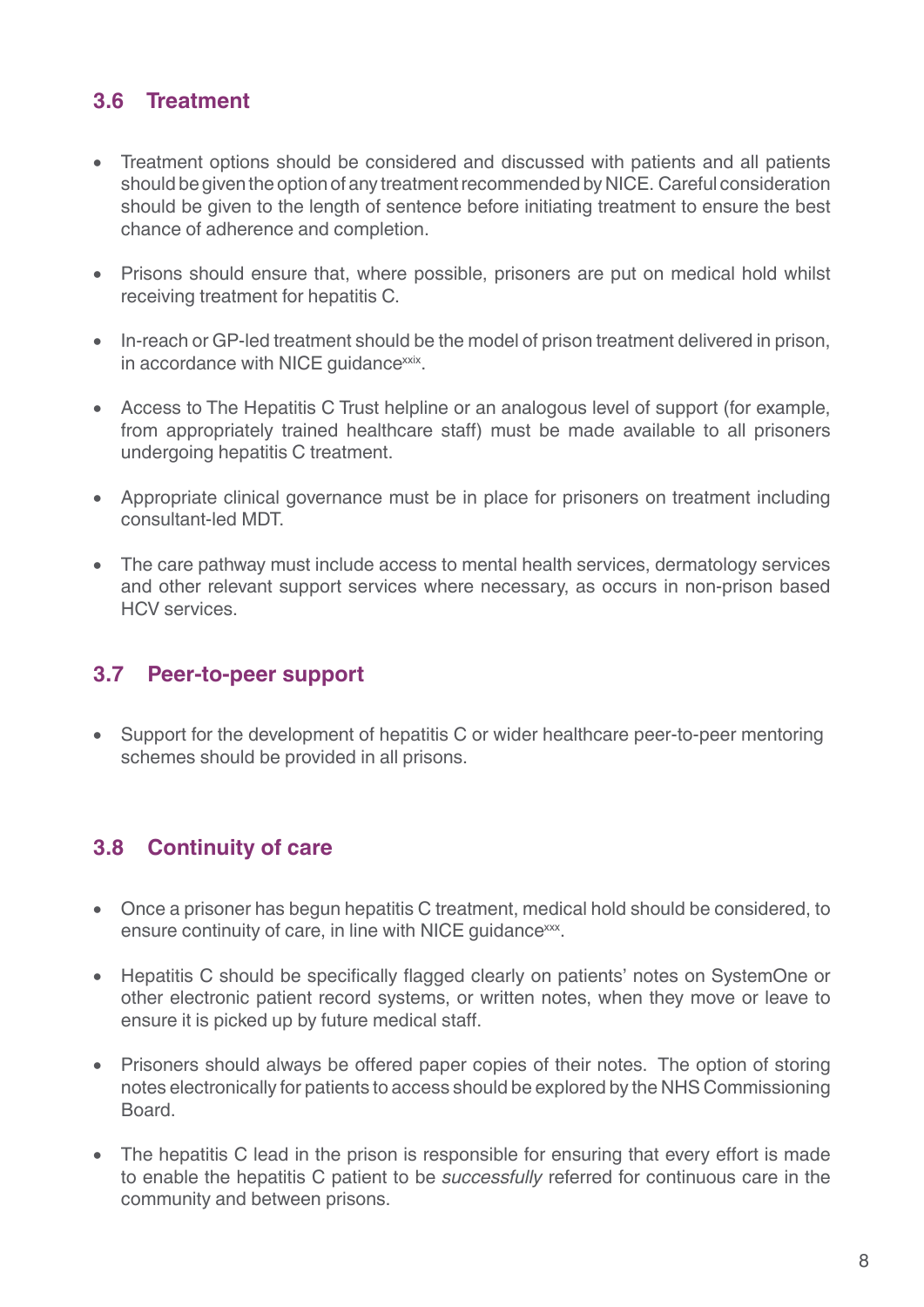#### **3.9 Measuring outcomes and improvement**

- The Prison Health Performance and Quality Indicators should be updated to include specific measures to monitor the quality of hepatitis C healthcare, in particular by recording data on the indicators below and reporting them to the PHE:
	- o Number of people offered testing
	- o Number of people tested
	- o Number of people testing positive for PCR
	- o Number of people initiated on treatment
	- o Number of people completing treatment (in prison or in the community)
	- o Number of people achieving a SVR (in prison or in the community)
	- o Prevalence of hepatitis C in prisons (measured every 5 years)

## **4. Recommendations: other detention settings**

- Every immigration removal centre should have a hepatitis C lead and clear policies and pathways in place for testing and treatment. •
- Healthcare and other staff at YOIs and immigration detention centres must undertake training on hepatitis C such as the RCGP Hepatitis B&C detection, diagnosis and management e-module. •
- Hepatitis C awareness materials must be available in all detention settings, and in all relevant languages. •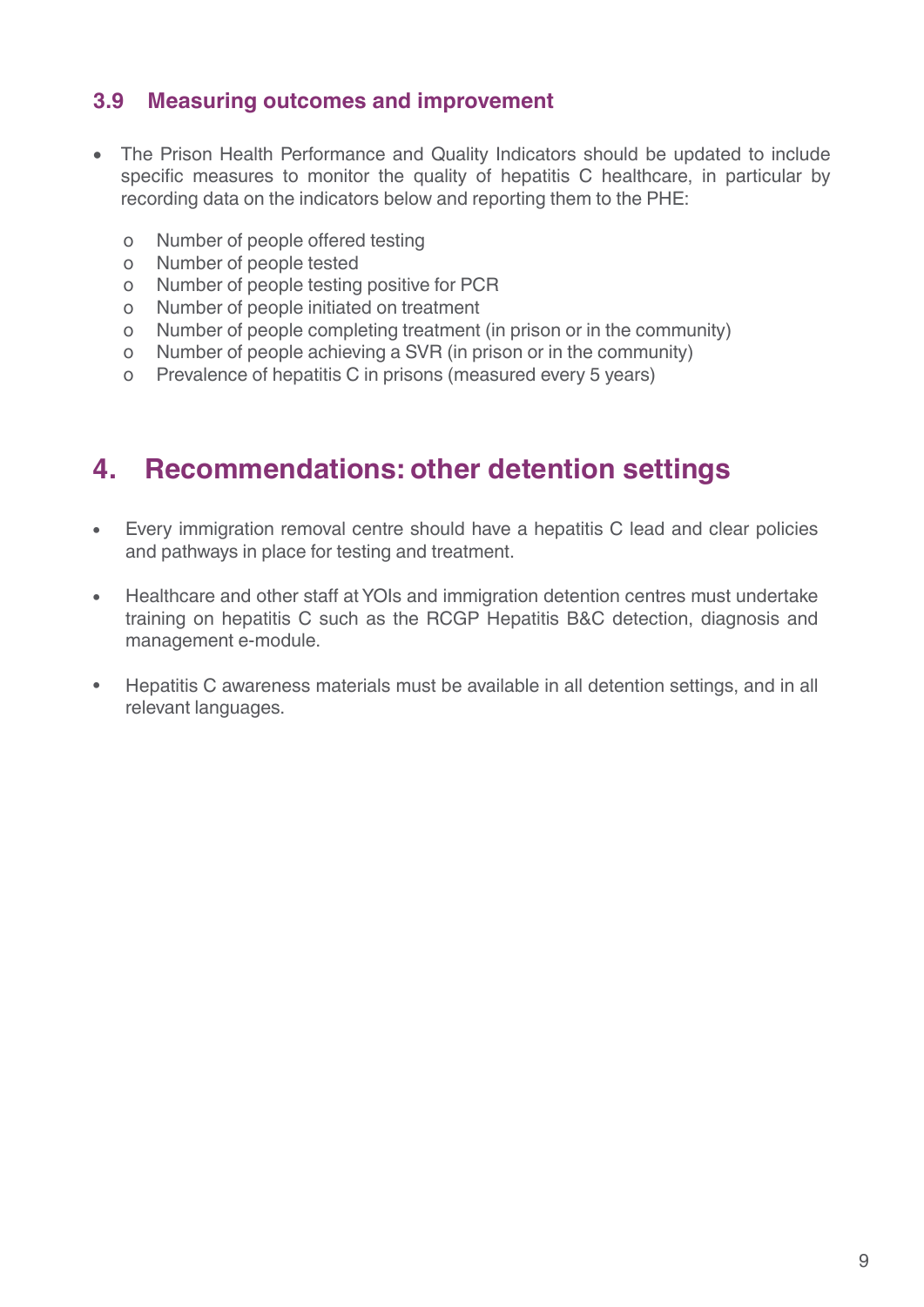## **Annex 1**

## **List of participants:**

**Chair: Charles Gore,** Chief Executive, The Hepatitis C Trust **Hazel Allen,** Senior Clinical Nurse Specialist, Royal Bournemouth Hospital **Dr Iain Brew,** GP, HMP Leeds **Dr Ashley Brown,** Consultant Hepatologist, Imperial College Healthcare NHS Trust and Chairman, British Viral Hepatitis Group **Jane Cox,** Policy and Public Affairs Advisor, The Hepatitis C Trust **Dr Mark Hallam,** Service Clinical Director, Leeds Community Drug **Partnership Gary Hemphill,** Peer-to-Peer Educator, The Hepatitis C Trust **Becky Hug,** Policy and Public Affairs Advisor, The Hepatitis C Trust **Dr Charlie Millson,** Consultant Hepatologist, NHS York **Dr Éamonn O'Moore,** Director, Health and Justice Team, PHE **Dr Autilia Newton,** Chair, PHE Health Protection Prison Network and Local Director Health Protection, PHE **Jo Noble,** Hepatitis C Liaison Nurse, HMP Manchester **Cathie Railton,** Prison Infection Prevention Team Scientist, Health and Justice Team, PHE **Dr Steve Ryder,** Consultant Hepatologist, Nottingham University Hospitals NHS Trust and Biomedical Research Unit and Chair, HCVAction **Dr Ray Walsh,** Clinical Member, Lambeth CCG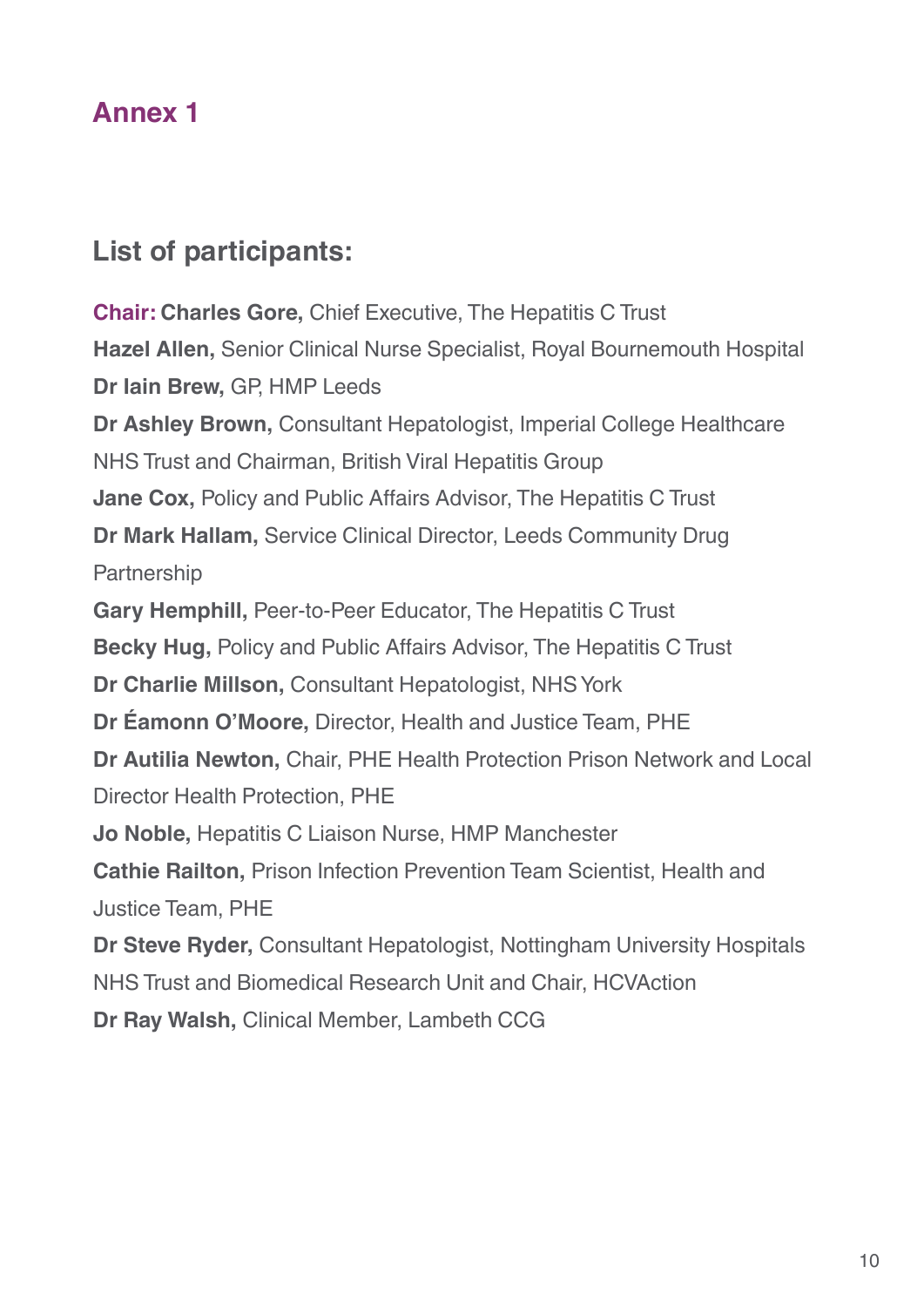## **Annex 2**

#### **Prison Health Performance Quality Indicator 2012 – Hepatitis C**

## **1.29 Hepatitis C Green Indicator** The following are all evidenced: Hepatitis C policy agreed by the PCT/Prison Partnership Board, including as a minimum, health promotion, criteria for offering testing and a care pathway with clear criteria for referral to specialist treatment where this is indicated. Access to information on harm minimisation, provided through both healthcare and education programmes. All those at risk are offered confidential screening for hepatitis C: the numbers of tests performed should be recorded. Suggested Supporting Evidence A written hepatitis C policy which includes health promotion, criteria for offering testing, and a care pathway with clear criteria for referral to specialist treatment where this is indicated. Data on the numbers of tests offered and tests performed should be recorded on a monthly basis and submitted as part of quarterly hepatitis B/C returns to the SHA. • • • • •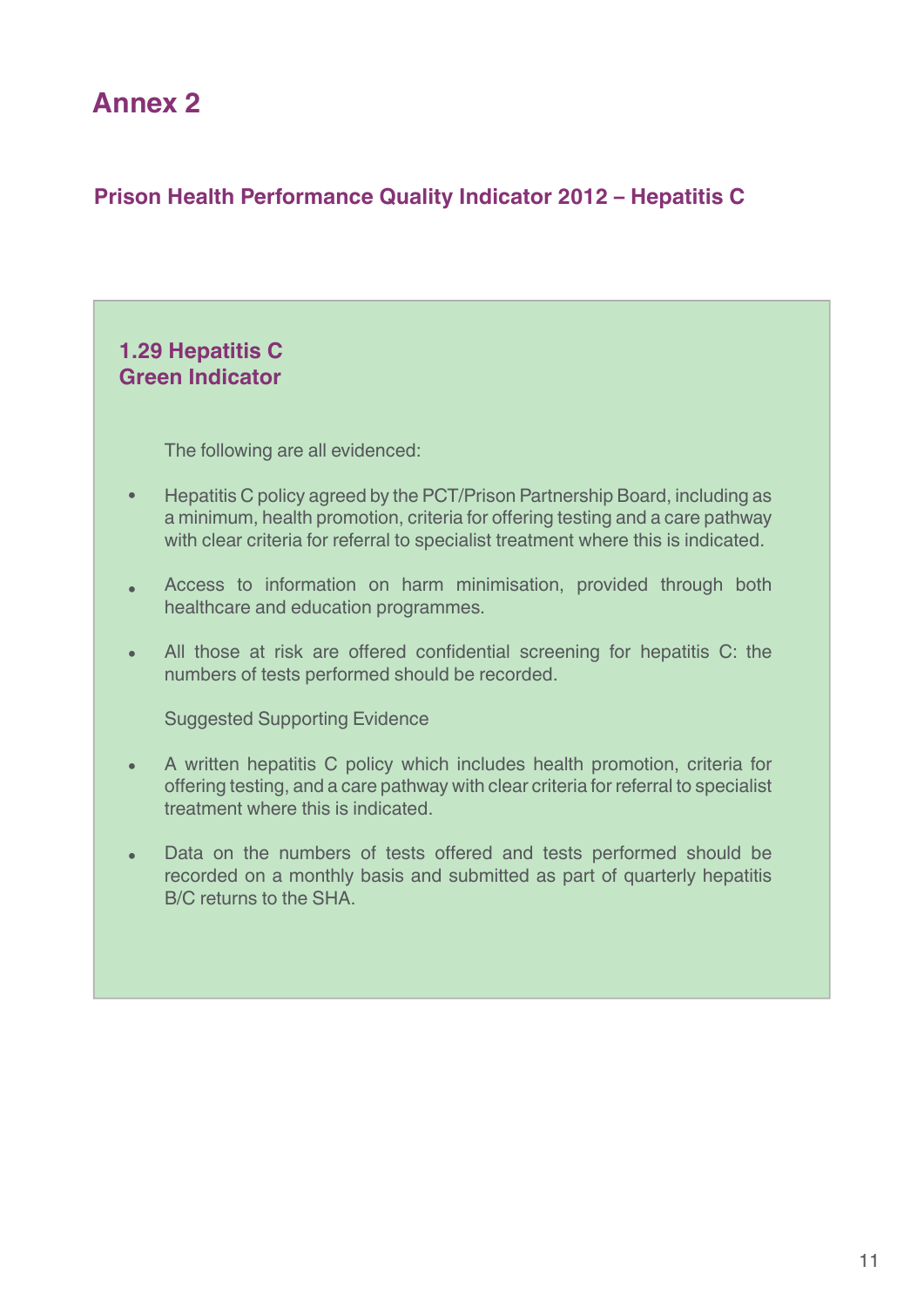### **References**

i Second to drug dependency services, a higher proportion of individuals test positive for hepatitis C in prisons than in other health settings in the community. Health Protection Agency Colindale, Sentinel Surveillance of Hepatitis Testing in England - Hepatitis C testing 2010 Report Analyses of HCV testing data between 2007 and 2010, July 2011: [http://www.](http://www.hpa.org.uk/webc/HPAwebFile/HPAweb_C/1313155286634) [hpa.org.uk/webc/HPAwebFile/HPAweb\\_C/1313155286634](http://www.hpa.org.uk/webc/HPAwebFile/HPAweb_C/1313155286634)

ii Health and Social Care Act 2012:<http://www.legislation.gov.uk/ukpga/2012/7/contents/enacted>

iii NHS Commissioning Board, Securing Excellence in Commissioning for Offender Health, February 2013: [http://www.](http://www.england.nhs.uk/wp-content/uploads/2013/03/offender-commissioning.pdf) [england.nhs.uk/wp-content/uploads/2013/03/offender-commissioning.pdf](http://www.england.nhs.uk/wp-content/uploads/2013/03/offender-commissioning.pdf)

iv Department of Health, Annual Report of the Chief Medical Officer 2011: Volume One 'On the state of the public's health', November 2012: [https://www.gov.uk/government/publications/cmo-](https://www.gov.uk/government/publications/cmo-annual-report-2011-volume-one-on-the-state-of-the-public-s-health)annual-report-2011-volume-one-on-the-state-of-thepublic-s-health

v National End of Life Care Intelligence Network, Deaths from liver disease: Implications for end of life care in England, March 2012: [http://www.endoflifecare-intelligence.org.uk/resources/publications/deaths\\_from\\_liver\\_disease](http://www.endoflifecare-intelligence.org.uk/resources/publications/deaths_from_liver_disease)

vi Health Protection Agency, Hepatitis C in the UK: 2012 Report, July 2012: [http://www.hpa.org.uk/webw/](http://www.hpa.org.uk/webw/HPAweb&HPAwebStandard/HPAweb_C/1317135237627) [HPAweb&](http://www.hpa.org.uk/webw/HPAweb&HPAwebStandard/HPAweb_C/1317135237627)HPAwebStandard/HPAweb\_C/1317135237627

vii Health Protection Agency, Press Release: 'Four thousand people in England may need liver transplants by 2020 due to hepatitis C, HPA warns', July 2011: [http://www.hpa.org.uk/NewsCentre/](http://www.hpa.org.uk/NewsCentre/NationalPressReleases/2011PressReleases/110728HepCmayleadtotransplantneeds) [NationalPressReleases/2011PressReleases/110728HepCmayleadtotransplantneeds/](http://www.hpa.org.uk/NewsCentre/NationalPressReleases/2011PressReleases/110728HepCmayleadtotransplantneeds)

viii Office for National Statistics, Avoidable Mortality in England and Wales, 2010 - Reference Table 3, May 2012: [http://](http://www.ons.gov.uk/ons/publications/re-reference-tables.html?edition=tcm%3A77-262418) [www.ons.gov.uk/ons/publications/re-reference-tables.html?edition=tcm%3A77-262418](http://www.ons.gov.uk/ons/publications/re-reference-tables.html?edition=tcm%3A77-262418) ix Ibid.

<sup>x</sup>Home Office Parliamentary Under-Secretary Response to Oral Question, HC Deb, 1 December 2005, c762W: [http://](http://www.publications.parliament.uk/pa/cm200506/cmhansrd/vo051201/text/51201w31.htm#51201w31.html_wqn1 ) [www.publications.parliament.uk/pa/cm200506/cmhansrd/vo051201/text/51201w31.htm#51201w31.html\\_wqn1](http://www.publications.parliament.uk/pa/cm200506/cmhansrd/vo051201/text/51201w31.htm#51201w31.html_wqn1 )  xi University of the West of England, University of Bristol, NHS Health Scotland, Hepatitis C Prevalence and Incidence among Scottish Prisoners and Staff Views of its Management: Final Report, May 2012: [http://www.](http://www.google.co.uk/url?sa=t&rct=j&q=&esrc=s&frm=1&source=web&cd=1&ved=0CDYQFjAA&url=http%3A%2F%2Fwww.sps.gov.uk%2Fnmsruntime%2Fsaveasdialog.aspx%3FfileName%3DHepatitis%2520C%2520Prevalance%2520011020124252_942.pdf&ei=1kd5UbmTOeKp0QXUt4HACQ&usg=AFQjCNGdtus26rIIFYi0iPdmrJo6vyA8YQ&sig2=hhU_tzPz4uZNt4CPAoxaiQ&bvm=bv.45645796,d.d2k) [google.co.uk/url?sa=t&rct=j&q=&esrc=s&frm=1&source=web&cd=1&ved=0CDYQFjAA&url=http%3A%2F%2](http://www.google.co.uk/url?sa=t&rct=j&q=&esrc=s&frm=1&source=web&cd=1&ved=0CDYQFjAA&url=http%3A%2F%2Fwww.sps.gov.uk%2Fnmsruntime%2Fsaveasdialog.aspx%3FfileName%3DHepatitis%2520C%2520Prevalance%2520011020124252_942.pdf&ei=1kd5UbmTOeKp0QXUt4HACQ&usg=AFQjCNGdtus26rIIFYi0iPdmrJo6vyA8YQ&sig2=hhU_tzPz4uZNt4CPAoxaiQ&bvm=bv.45645796,d.d2k) [Fwww.sps.gov.uk%2Fnmsruntime%2Fsaveasdialog.aspx%3FfileName%3DHepatitis%2520C%2520Prevalan](http://www.google.co.uk/url?sa=t&rct=j&q=&esrc=s&frm=1&source=web&cd=1&ved=0CDYQFjAA&url=http%3A%2F%2Fwww.sps.gov.uk%2Fnmsruntime%2Fsaveasdialog.aspx%3FfileName%3DHepatitis%2520C%2520Prevalance%2520011020124252_942.pdf&ei=1kd5UbmTOeKp0QXUt4HACQ&usg=AFQjCNGdtus26rIIFYi0iPdmrJo6vyA8YQ&sig2=hhU_tzPz4uZNt4CPAoxaiQ&bvm=bv.45645796,d.d2k) [ce%2520011020124252\\_942.pdf&ei=1kd5UbmTOeKp0QXUt4HACQ&usg=AFQjCNGdtus26rIIFYi0iPdmrJo6vyA8YQ&s](http://www.google.co.uk/url?sa=t&rct=j&q=&esrc=s&frm=1&source=web&cd=1&ved=0CDYQFjAA&url=http%3A%2F%2Fwww.sps.gov.uk%2Fnmsruntime%2Fsaveasdialog.aspx%3FfileName%3DHepatitis%2520C%2520Prevalance%2520011020124252_942.pdf&ei=1kd5UbmTOeKp0QXUt4HACQ&usg=AFQjCNGdtus26rIIFYi0iPdmrJo6vyA8YQ&sig2=hhU_tzPz4uZNt4CPAoxaiQ&bvm=bv.45645796,d.d2k) [ig2=hhU\\_tzPz4uZNt4CPAoxaiQ&bvm=bv.45645796,d.d2k](http://www.google.co.uk/url?sa=t&rct=j&q=&esrc=s&frm=1&source=web&cd=1&ved=0CDYQFjAA&url=http%3A%2F%2Fwww.sps.gov.uk%2Fnmsruntime%2Fsaveasdialog.aspx%3FfileName%3DHepatitis%2520C%2520Prevalance%2520011020124252_942.pdf&ei=1kd5UbmTOeKp0QXUt4HACQ&usg=AFQjCNGdtus26rIIFYi0iPdmrJo6vyA8YQ&sig2=hhU_tzPz4uZNt4CPAoxaiQ&bvm=bv.45645796,d.d2k)

xii Health Protection Agency, Shooting Up: Infections among injecting drug users in the United Kingdom 2011 - An update, November 2012: [http://www.hpa.org.uk/webc/HPAwebFile/HPAweb\\_C/1317136882198](http://www.hpa.org.uk/webc/HPAwebFile/HPAweb_C/1317136882198)

xiii The Ministry of Justice: Duncan Stewart, The problems and needs of newly sentenced prisoners: results from a national survey, Ministry of Justice Research Series 16/08, October 2008: [http://217.35.77.12/CB/england/research/](http://217.35.77.12/CB/england/research/pdfs/2008/research-problems-needs-prisoners.pdf) [pdfs/2008/research-problems-needs-prisoners.pdf](http://217.35.77.12/CB/england/research/pdfs/2008/research-problems-needs-prisoners.pdf)

xiv Health Protection Agency, Shooting Up: Infections among injecting drug users in the United Kingdom 2010 - An update, November 2011: [http://www.hpa.org.uk/webw/HPAweb&](http://www.hpa.org.uk/webw/HPAweb&HPAwebStandard/HPAweb_C/1317131221703)HPAwebStandard/HPAweb\_C/1317131221703 xv Harris RJ et al., 'Hepatitis C prevalence in England remains low and varies by ethnicity: an updated evidence synthesis', European Journal of Public Health Advance Access, June 26 2011: [http://eurpub.oxfordjournals.org/content/](http://eurpub.oxfordjournals.org/content/early/2011/06/25/eurpub.ckr083.full) [early/2011/06/25/eurpub.ckr083.full](http://eurpub.oxfordjournals.org/content/early/2011/06/25/eurpub.ckr083.full)

xvi Department of Health, National survey of hepatitis C services in prisons in England, July 2012: [https://www.gov.uk/](https://www.gov.uk/government/publications/national-survey-of-hepatitis-c-services-in-prisons-in-england) [government/publications/national-](https://www.gov.uk/government/publications/national-survey-of-hepatitis-c-services-in-prisons-in-england)survey-of-hepatitis-c-services-in-prisons-in-england

xvii The Health Protection Agency's PIP team is commissioned by Offender Health to co-ordinate the surveillance of infectious diseases affecting the prison population.

xviii The Offender Health Division is responsible for leading on development and delivery of a cross government Health and Criminal Justice Programme. The programme's common aim is improving health and social care outcomes for adults and children in contact with the criminal justice system, focusing on early intervention, liaison and diversion.

xix National Institute for Health and Care Excellence, Hepatitis B and C: ways to promote and offer testing to people at increased risk of infection, March 2013: [http://publications.nice.org.uk/hepatitis-](http://publications.nice.org.uk/hepatitis-b-and-c-ways-to-promote-and-offer-testing-to-people-at-increased-risk-of-infection-ph43)b-and-c-ways-to-promote-and-offertesting-to-people-at-increased-risk-of-infection-ph43

xx Under Domain One of the NHS Outcomes Framework, hepatitis C is listed as a numerator for key outcomes: 1a Potential Years of Life Lost (PYLL) from causes considered amenable to health care (hepatitis C listed under Public Health and Social Care contribution); 1b.i and 1b.ii Life Expectancy at 75, males and females (hepatitis C listed under Public Health and Social Care contribution); 1.3 Under 75 mortality rate from liver disease (chronic viral hepatitis listed under numerator description and hepatitis C listed under Public Health and Social care contribution); 1.4.i-vi Cancer survival (hepatitis C listed under Public Health and Social care contribution); 1.5 Excess under 75 mortality rate in adults with serious mental illness (hepatitis C listed under Public Health and Social care contribution). See Department of Health, The NHS Outcomes Framework 2012/13: Technical Appendix, December 2011: [http://www.dh.gov.uk/prod\\_consum\\_dh/groups/](http://www.dh.gov.uk/prod_consum_dh/groups/dh_digitalassets/documents/digitalasset/dh_131721.pdf) [dh\\_digitalassets/documents/digitalasset/dh\\_131721.pdf](http://www.dh.gov.uk/prod_consum_dh/groups/dh_digitalassets/documents/digitalasset/dh_131721.pdf)

xxi Mortality from liver disease is stated as an indicator under Domain 4. The technical appendix to the Public Health Outcomes Framework states chronic viral hepatitis in the indicator definition. See Department of Health, Improving outcomes and supporting transparency - Part 2: Summary technical specifications of public health indicators, January 2012: [http://www.dh.gov.uk/prod\\_consum\\_dh/groups/dh\\_digitalassets/](http://www.dh.gov.uk/prod_consum_dh/groups/dh_digitalassets/@dh/@en/documents/digitalasset/dh_132558.pdf)@dh/@en/documents/digitalasset/dh\_132558.pdf xxii National Institute for Health and Care Excellence, Hepatitis B and C: ways to promote and offer testing to people at increased risk of infection, March 2013: [http://publications.nice.org.uk/hepatitis-](http://publications.nice.org.uk/hepatitis-b-and-c-ways-to-promote-and-offer-testing-to-people-at-increased-risk-of-infection-ph43)b-and-c-ways-to-promote-and-offertesting-to-people-at-increased-risk-of-infection-ph43

xxiv Ibid.